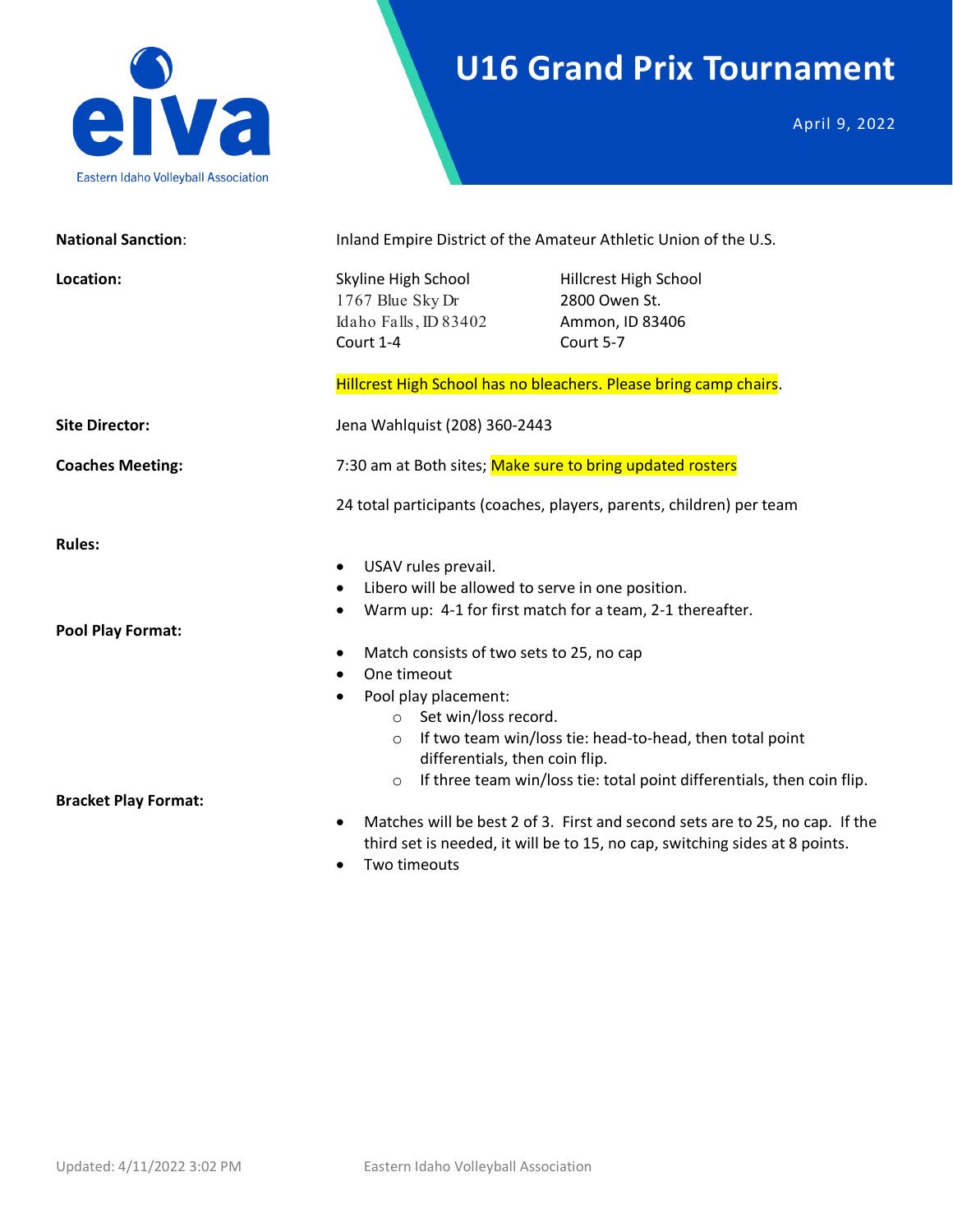# **Pools, Saturday 8 AM**

| Pool A (Court 1)<br>Skyline       | Pool B (Court 2)<br>Skyline   | Pool C (Court 3)<br>Skyline Aux |
|-----------------------------------|-------------------------------|---------------------------------|
|                                   |                               |                                 |
| <b>Club Idaho 16 Premier</b>      | <b>Big Sky Volleyball 16</b>  | <b>Rebels 16 Select-V</b>       |
| <b>EIVC 16 Andri</b>              | <b>Bonneville 16 Maely</b>    | <b>MCVA</b>                     |
| Grizz 16 Bryn                     | <b>Rebels 16 Select-Z</b>     | <b>EIVC 16 Kennedy-Jamie</b>    |
| <b>Firth</b>                      | <b>Butte U16 Orange</b>       | Grizz 16 Kristi                 |
| Pool D (Court 4)<br>Skyline Aux   | Pool E (Court 5)<br>Hillcrest | Pool F (Court 6)<br>Hillcrest   |
| <b>Magic Valley Ridge 16 Red</b>  | <b>K-Town 16 Mark</b>         | <b>Club Idaho 16 Elect</b>      |
| <b>SIVA 16 Grey</b>               | <b>ID Peak 16 Lyndzi</b>      | <b>And Volleyball Academy</b>   |
| <b>PVA 16 Gold</b>                | <b>SIVA 16 White</b>          | <b>IMUA Sam</b>                 |
| <b>Butte 16 White</b>             | <b>IMUA Jessie</b>            | <b>Pocatello Elite 16</b>       |
| Pool G (Court 7)<br>Hillcrest     |                               |                                 |
| <b>Magic Valley Ridge 16 Grey</b> |                               |                                 |
| <b>Madison Meranda</b>            |                               |                                 |
| <b>SRVBC Mathews</b>              |                               |                                 |
| <b>Ririe Legends 16 Gold</b>      |                               |                                 |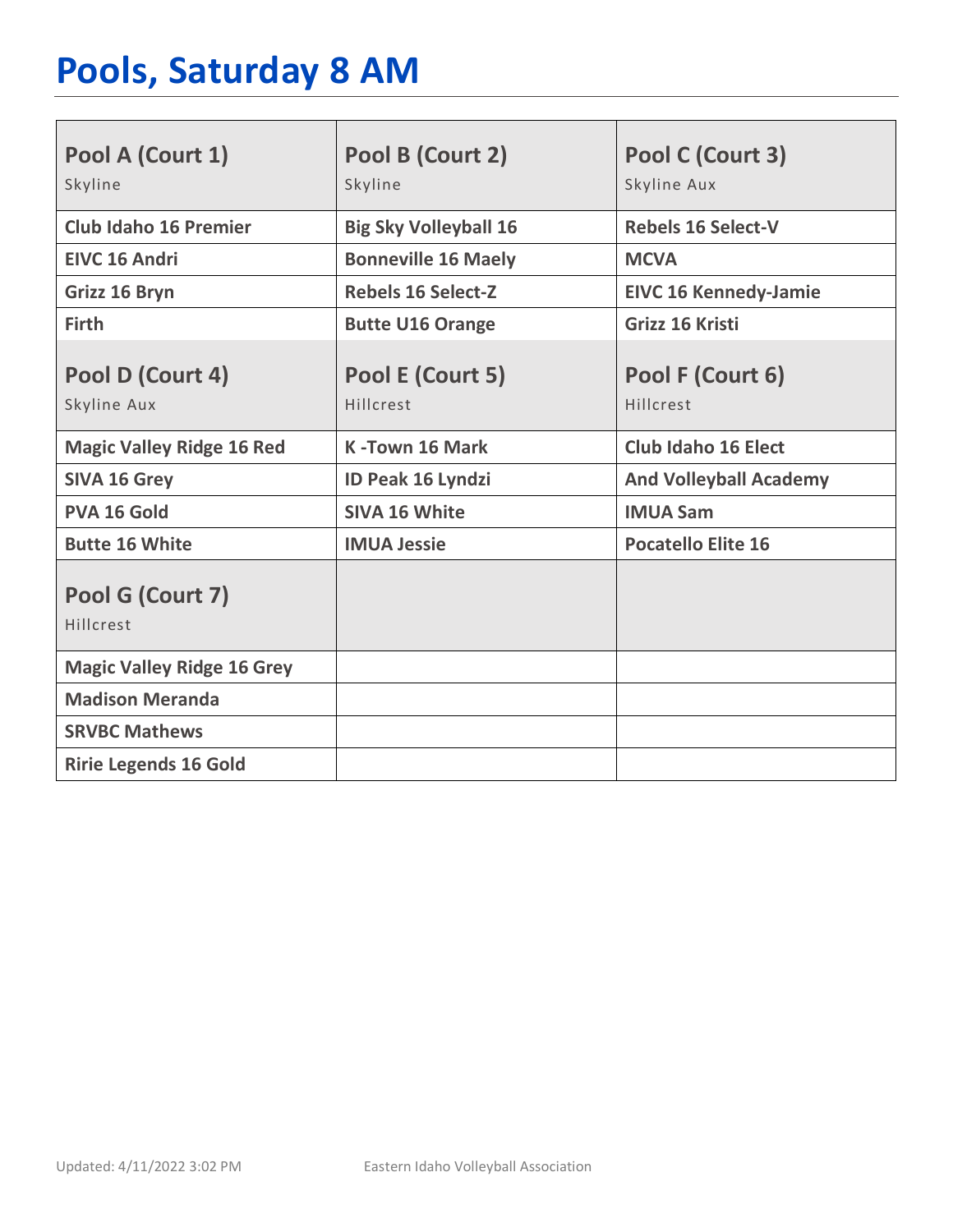# **Pool Play, 4 Teams**

*Matches consist of two sets to 25, no cap.*

*Pool place is determined by win/loss record. In the event a two-team tiebreaker is needed, use head-to-head result, then total point differentials, then a coin flip. In the event a three-team tiebreaker is needed, use total point differentials, then a coin flip.*

*Point differential is the point difference in a set score between two teams. For example, if team 1 wins a set over team 3 by a score of 25-20, record +5 for team 1 and -5 for team 3. At the end of pool play, sum the point differentials for each team to get a total point differential amount.* 

|        | <b>Team Name</b> | <b>Wins</b> | <b>Losses</b> | <b>Point Differentials</b> | <b>Total</b> | Place |
|--------|------------------|-------------|---------------|----------------------------|--------------|-------|
| Team 1 |                  |             |               |                            |              |       |
| Team 2 |                  |             |               |                            |              |       |
| Team 3 |                  |             |               |                            |              |       |
| Team 4 |                  |             |               |                            |              |       |

|                                        | Match $2 \times 4(1)$ Scores:              |
|----------------------------------------|--------------------------------------------|
|                                        |                                            |
|                                        | Match $4 \quad 2 \text{ vs } 3(1)$ Scores: |
| Match 5 $3$ vs 4 (2) Scores:           |                                            |
| Match $6 \t1 \text{ vs } 2(4)$ Scores: |                                            |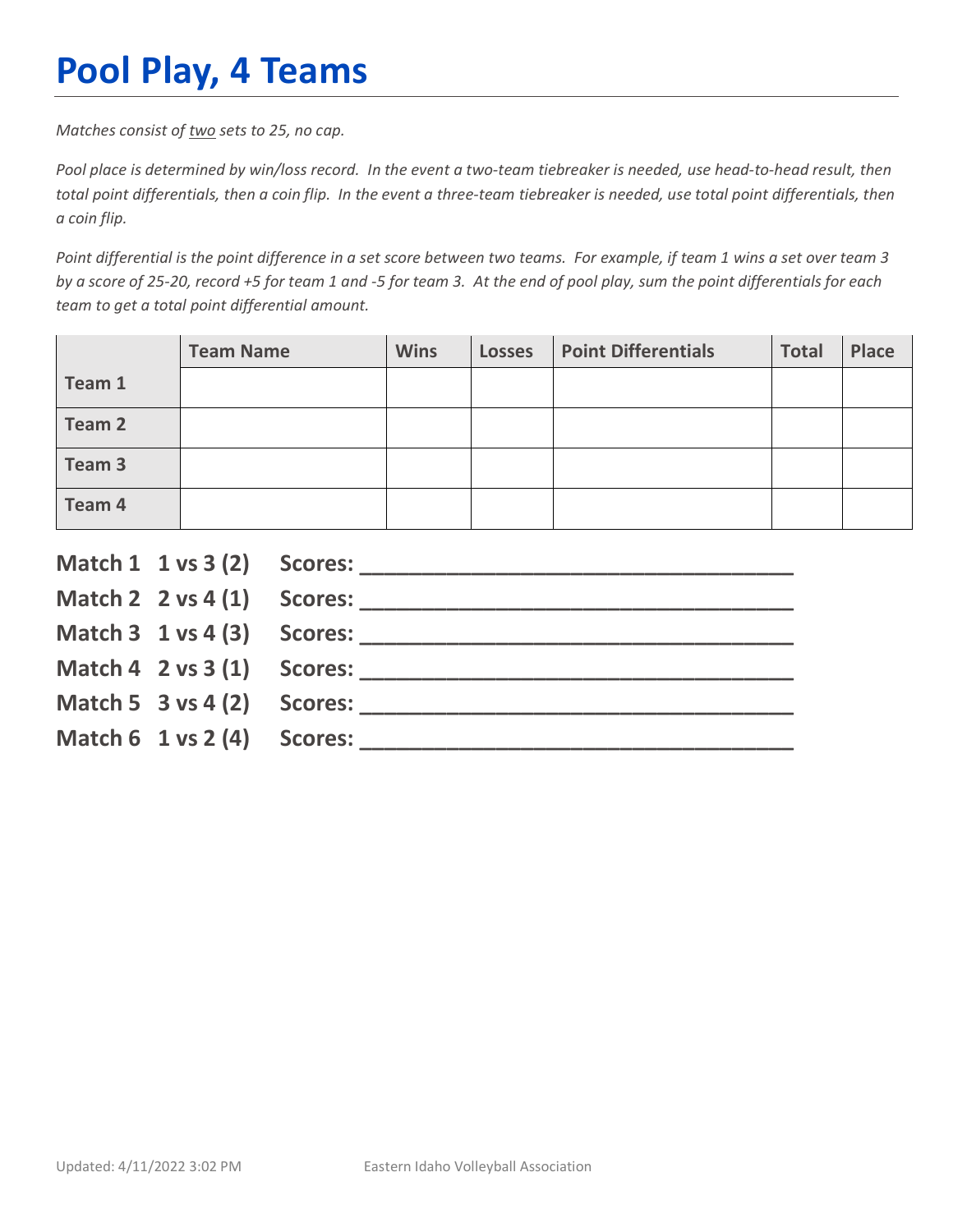# **Pool Play, 3 Teams**

*Matches consist of three sets to 25, no cap.*

*Pool place is determined by win/loss record. In the event a two-team tiebreaker is needed, use head-to-head result, then total point differentials, then a coin flip. In the event a three-team tiebreaker is needed, use total point differentials, then a coin flip.*

*Point differential is the point difference in a set score between two teams. For example, if team 1 wins a set over team 3 by a score of 25-20, record +5 for team 1 and -5 for team 3. At the end of pool play, sum the point differentials for each team to get a total point differential amount.* 

|        | <b>Team Name</b> | <b>Wins</b> | <b>Losses</b> | <b>Point Differentials</b> | <b>Total</b> | Place |
|--------|------------------|-------------|---------------|----------------------------|--------------|-------|
| Team 1 |                  |             |               |                            |              |       |
| Team 2 |                  |             |               |                            |              |       |
| Team 3 |                  |             |               |                            |              |       |

| Match 1 1 vs 3 (2) Scores:             |  |
|----------------------------------------|--|
| Match 2 $2 \text{ vs } 3(1)$ Scores:   |  |
| Match $3 \t1 \text{ vs } 2(3)$ Scores: |  |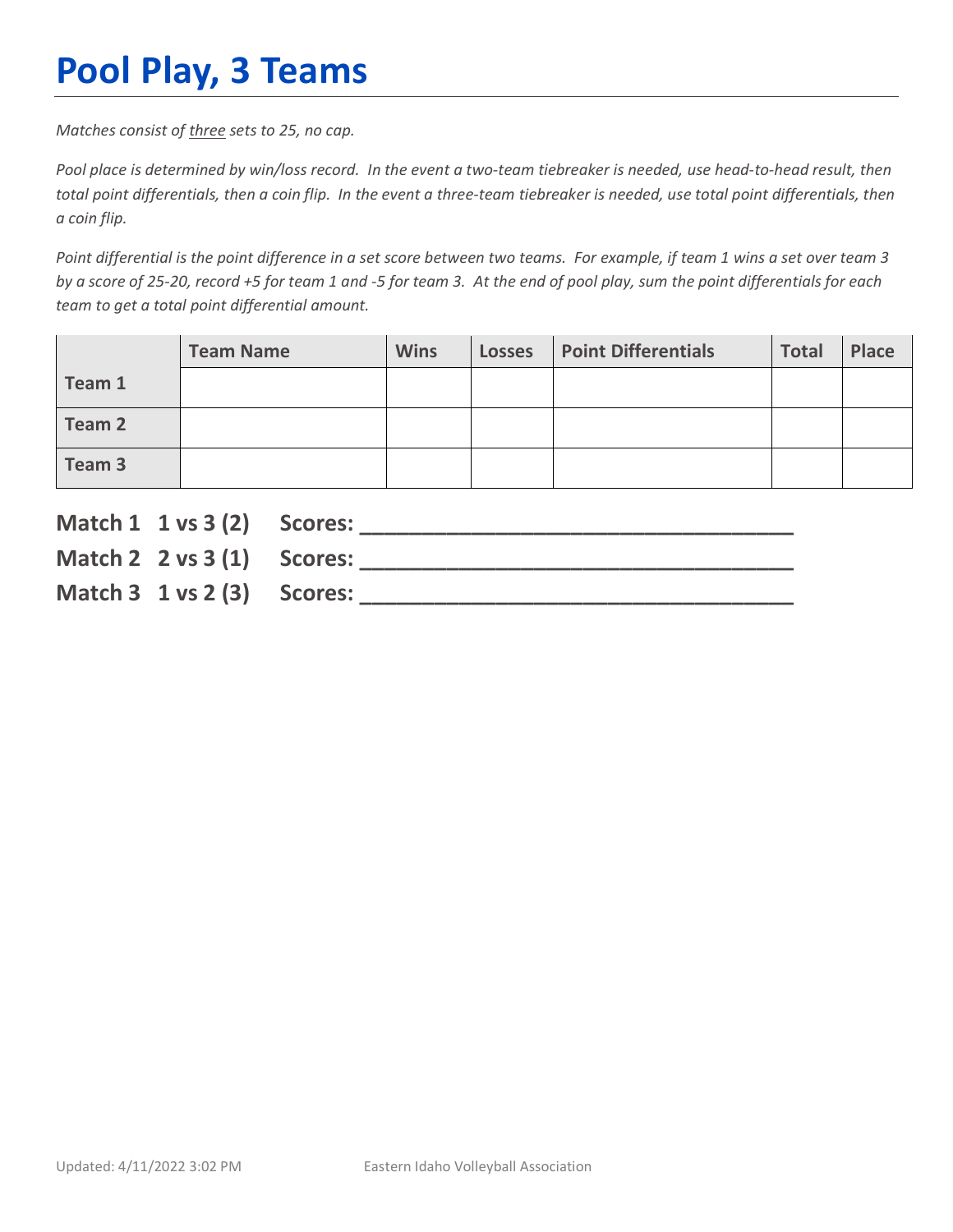# **Bracket Seeding**

*Teams are seeded by their pool place and number of pool play wins. When a tiebreaker is needed, use total point differentials, then a coin flip.*

#### **1st Place Teams**

| Pool         | <b>Team Name</b> | <b>Wins</b> | <b>Total Point Diff</b> | Seeding (1-7) |
|--------------|------------------|-------------|-------------------------|---------------|
| $\mathsf{A}$ |                  |             |                         |               |
| $\mathsf B$  |                  |             |                         |               |
| $\mathsf{C}$ |                  |             |                         |               |
| D            |                  |             |                         |               |
| E            |                  |             |                         |               |
|              |                  |             |                         |               |
| G            |                  |             |                         |               |

#### **2nd Place Teams**

| Pool | <b>Team Name</b> | <b>Wins</b> | <b>Total Point Diff</b> | Seeding (8-14) |
|------|------------------|-------------|-------------------------|----------------|
| A    |                  |             |                         |                |
| B    |                  |             |                         |                |
|      |                  |             |                         |                |
| D    |                  |             |                         |                |
| E    |                  |             |                         |                |
|      |                  |             |                         |                |
| G    |                  |             |                         |                |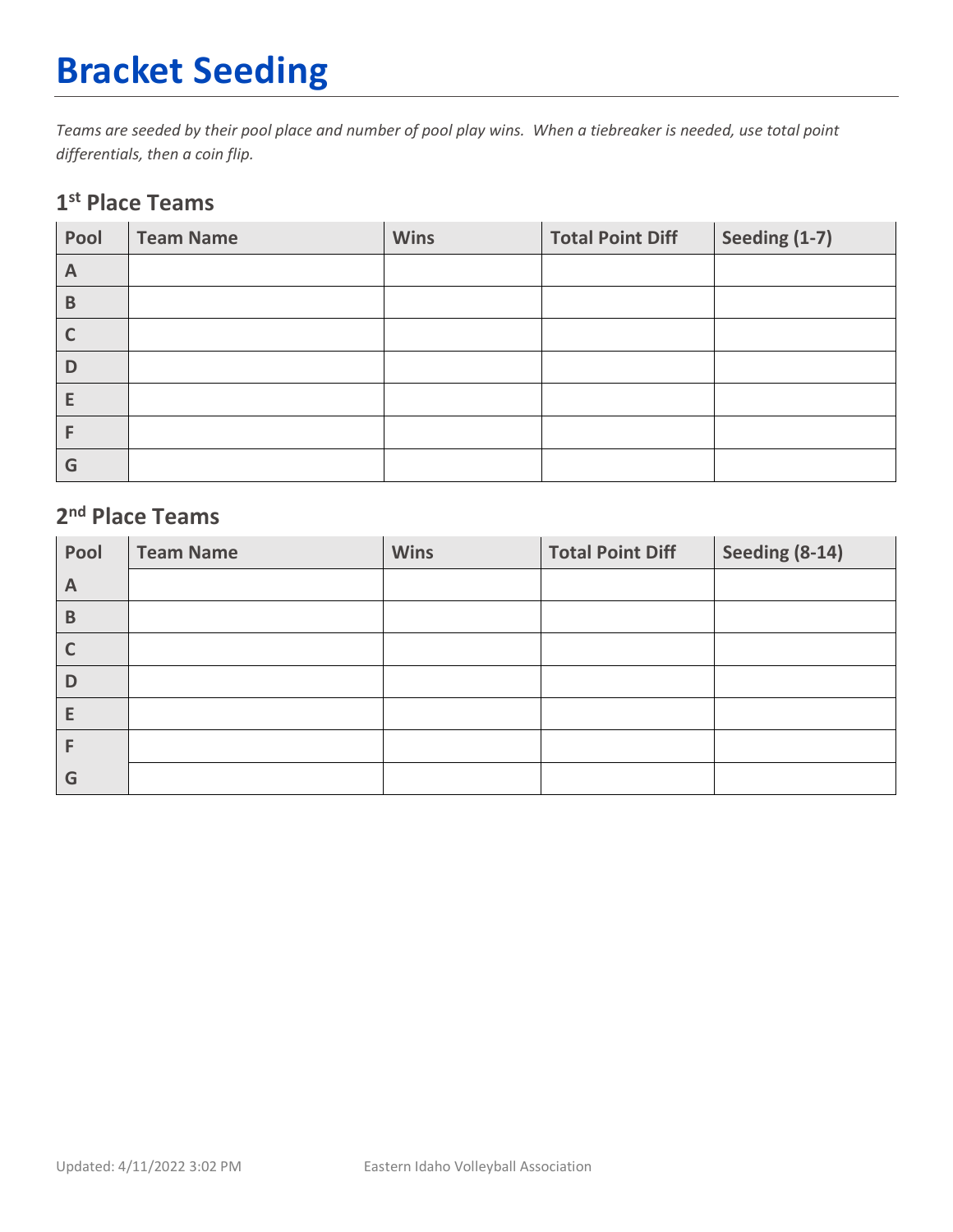# **Bracket Seeding**

### **3rd Place Teams**

| Pool | <b>Team Name</b> | <b>Wins</b> | <b>Total Point Diff</b> | <b>Seeding (15-21)</b> |
|------|------------------|-------------|-------------------------|------------------------|
| A    |                  |             |                         |                        |
| B    |                  |             |                         |                        |
|      |                  |             |                         |                        |
| D    |                  |             |                         |                        |
| Е    |                  |             |                         |                        |
|      |                  |             |                         |                        |
| G    |                  |             |                         |                        |

### **4th Place Teams**

| Pool         | <b>Team Name</b> | <b>Wins</b> | <b>Total Point Diff</b> | <b>Seeding (22-28)</b> |
|--------------|------------------|-------------|-------------------------|------------------------|
| $\mathsf{A}$ |                  |             |                         |                        |
| B            |                  |             |                         |                        |
| C            |                  |             |                         |                        |
| D            |                  |             |                         |                        |
| E            |                  |             |                         |                        |
| F            |                  |             |                         |                        |
| G            |                  |             |                         |                        |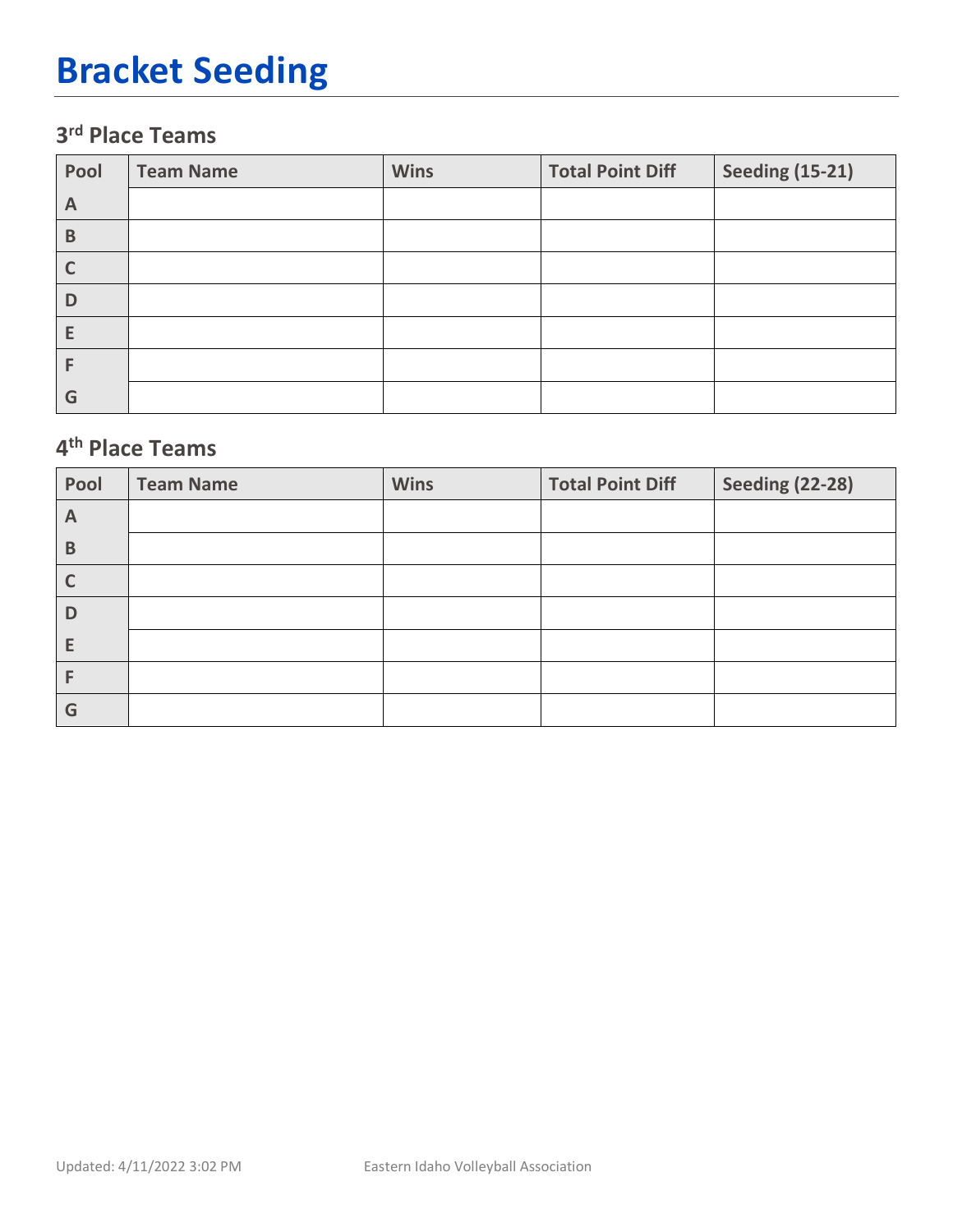#### **Gold Bracket Championship**

#### **Skyline HS Main Court 1 & 2**

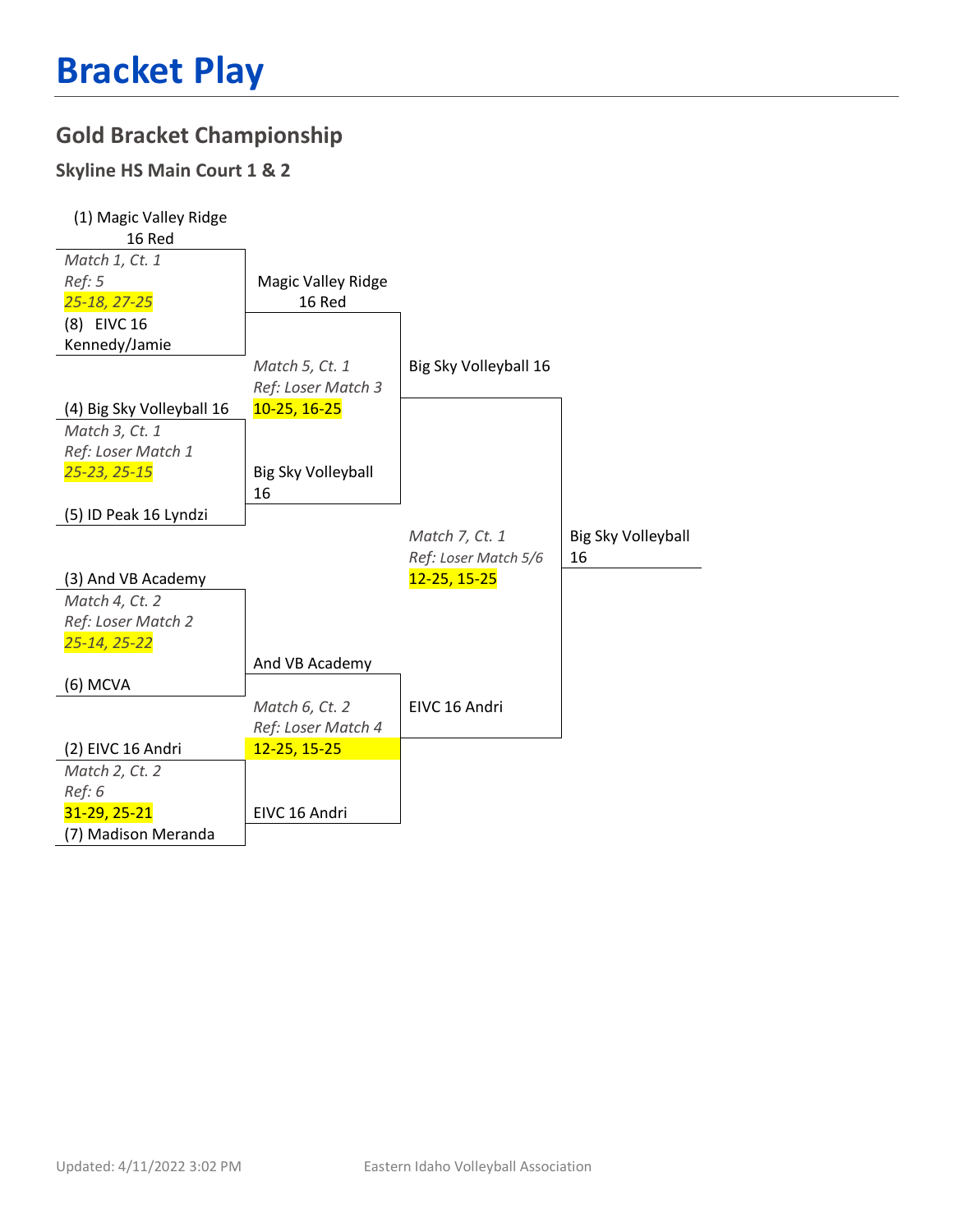### **Silver Bracket Championship**

#### **Skyline HS Aux**

| (9) PVC 16 Gold                           |                           |                           |               |
|-------------------------------------------|---------------------------|---------------------------|---------------|
| Match 1, Ct. 3                            |                           |                           |               |
| Ref: 13                                   |                           |                           |               |
| 22-25, 24-26                              |                           |                           |               |
|                                           | Rebels 16 Select-V        |                           |               |
| (16) Rebels 16 Select-V                   |                           |                           |               |
|                                           | Match 5, Ct. 3            | Bonneville 16 Maely       |               |
|                                           | Ref: Loser Match 3        |                           |               |
| (12) Bonneville 16                        | 28-30, 18-25              |                           |               |
| Maely                                     |                           |                           |               |
| Match 3, Ct. 3                            |                           |                           |               |
| Ref: Loser Match 1                        |                           |                           |               |
| $25 - 15, 25 - 21$                        |                           |                           |               |
|                                           | Bonneville 16 Maely       |                           |               |
| (13) Club Idaho 16 Elect                  |                           |                           |               |
|                                           |                           | Match 7, Ct. 3            | Bonneville 16 |
|                                           |                           | Ref: Loser Match 5/6      | Maely         |
| (11) Magic Valley Ridge                   |                           | 25-12, 25-15              |               |
| 16 Grey                                   |                           |                           |               |
| Match 4, Ct. 4                            |                           |                           |               |
| Ref: Loser Match 2                        |                           |                           |               |
|                                           |                           |                           |               |
| 25-21, 17-25, 15-10                       |                           |                           |               |
|                                           | <b>Magic Valley Ridge</b> |                           |               |
|                                           | 16 Grey                   |                           |               |
| (14) Club Idaho 16                        |                           |                           |               |
| Premier                                   |                           |                           |               |
|                                           | Match 6, Ct. 4            |                           |               |
|                                           | Ref: Loser Match 4        | <b>Magic Valley Ridge</b> |               |
|                                           |                           | 16 Grey                   |               |
| (10) K-Town 16 Mark                       | 23-25, 25-15, 15-9        |                           |               |
| Match 2, Ct. 4                            |                           |                           |               |
| Ref: 14                                   |                           |                           |               |
| 20-25, 25-23, 12-15<br>(15) SRVBC Mathews | <b>SRVBC Mathews</b>      |                           |               |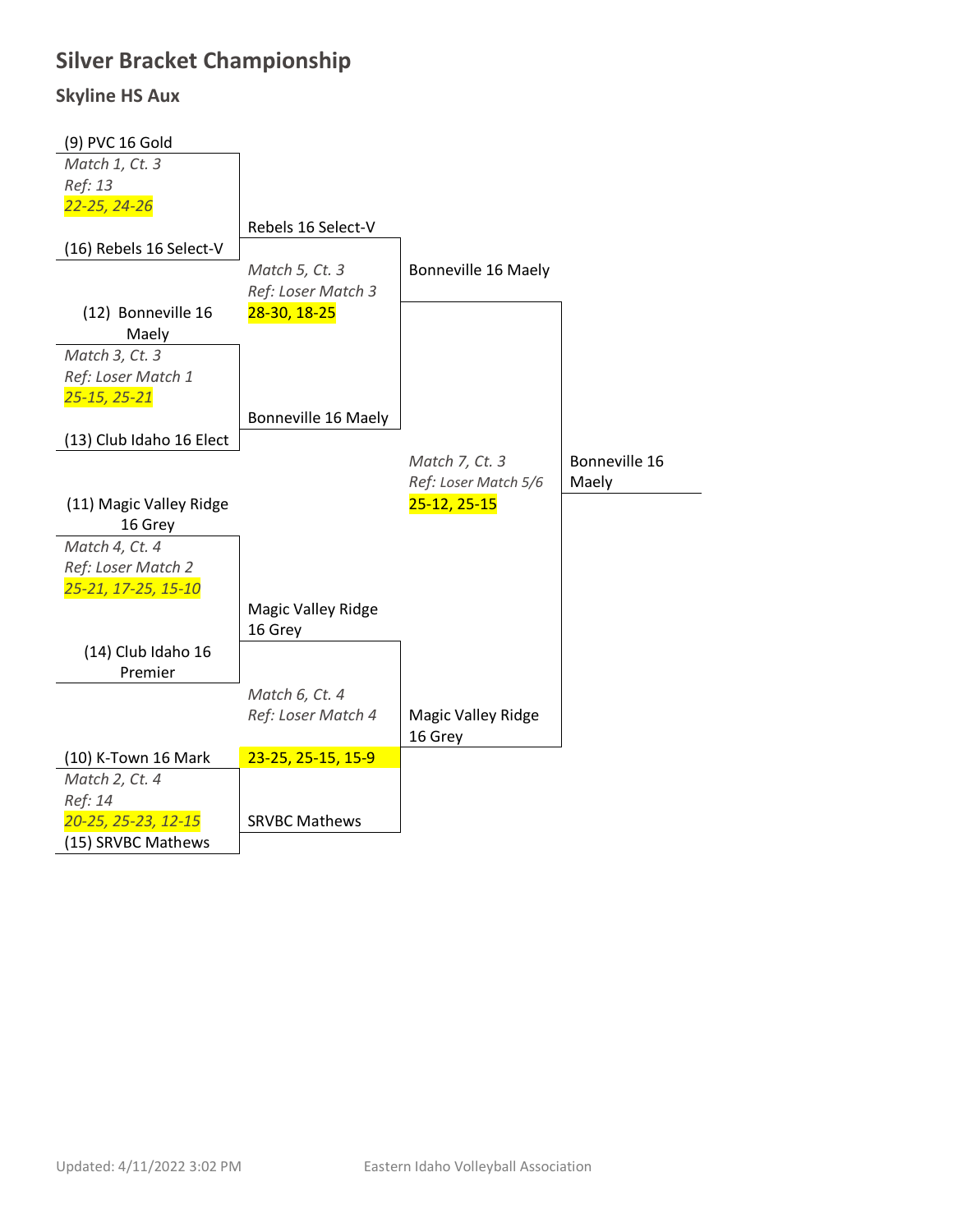### **Bronze Bracket Championship**

#### **Hillcrest Main Gym**

| $(17)$ Firth            |                    |                      |            |
|-------------------------|--------------------|----------------------|------------|
| Match 1, Ct. 5          |                    |                      |            |
| Ref: 21                 |                    |                      |            |
| 25-12, 25-18            |                    |                      |            |
|                         | Firth              |                      |            |
| (24) IMUA Jessie        |                    |                      |            |
|                         | Match 5, Ct. 5     |                      |            |
|                         | Ref: Loser Match 3 | Firth                |            |
| (20) Butte 16 Orange    | 25-10, 25-9        |                      |            |
| Match 3, Ct. 5          |                    |                      |            |
| Ref: Loser Match 1      |                    |                      |            |
| 25-17, 20-25, 15-9      |                    |                      |            |
|                         | Butte 16 Orange    |                      |            |
| (21) SIVA 16 Grey       |                    |                      |            |
|                         |                    | Match 7, Ct. 5       |            |
|                         |                    | Ref: Loser Match 5/6 | SIVA White |
| (19) IMUA Sam           |                    | 20-25, 25-9, 13-15   |            |
| Match 4, Ct. 6          |                    |                      |            |
| Ref: Loser Match 2      |                    |                      |            |
| 24-26, 17-25            |                    |                      |            |
|                         | Rebels 16 Select-Z |                      |            |
| (22) Rebels 16 Select-Z |                    |                      |            |
|                         | Match 6, Ct. 6     |                      |            |
|                         | Ref: Loser Match 4 | SIVA White           |            |
| (18)SIVA White          | 14-25, 20-25       |                      |            |
| Match 2, Ct. 6          |                    |                      |            |
| Ref: 22                 |                    |                      |            |
| 25-22, 25-19            |                    |                      |            |
|                         | SIVA White         |                      |            |
| (23) Pocatello Elite 16 |                    |                      |            |